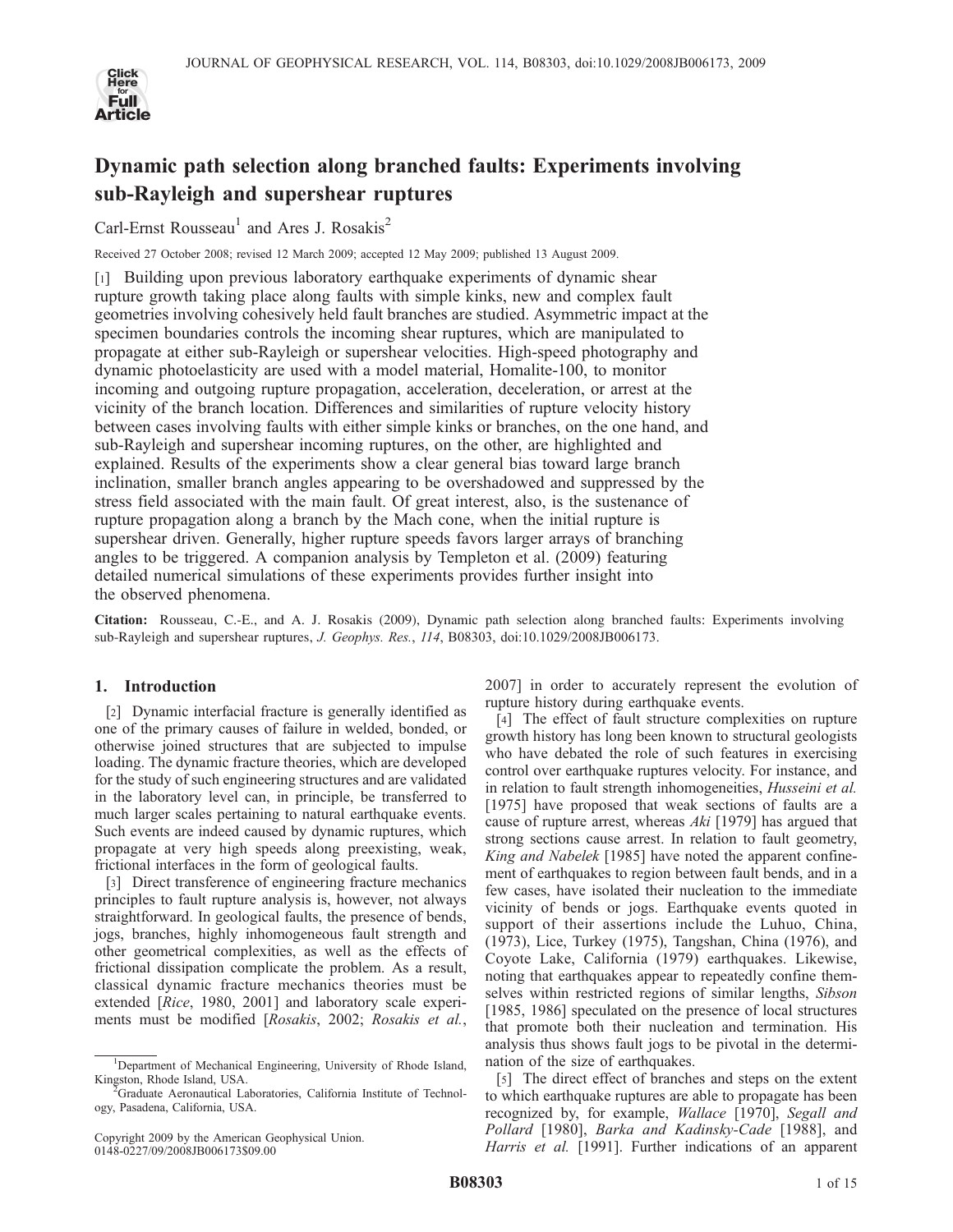

Figure 1. Schematic of specimen geometries: (a) specimen with simple bend beyond the junction and (b) specimen with branched, dual paths beyond the junction.

correlation between fault discontinuities and tectonic disturbances were noted by  $J_i$  et al. [2000], who spotted signs of rupture deceleration at fault offsets and bends associated with the 1999 Chi-Chi, Taiwan earthquake. Equally persuasive, were similar observations of Wald and Heaton [1994] pertaining to the 1992 Landers, California event.

[6] Far more intricate, and as prevalent as jogs, are en echelon faults. Ruptures have been frequently observed to elude the obstacles they pose, by jumping across several fault segments during a single earthquake. Segall and Du [1993] have documented this phenomenon during the 1966 Parkfield, California, earthquake. In addition, the 1992 Landers earthquake progressed through two step overs [Sowers et al., 1994; Zachariasen and Sieh, 1995]. Also, the Karadere bend (kink) of the North Anatolian fault was unable to stop the 1999 Izmit earthquake [Harris et al., 2002]. To understand such occurrences, Harris et al. [1991] and *Harris and Day* [1993, 1999] performed finite difference computations to assess the evolution of spontaneously propagating earthquakes in the vicinity of en echelon faults. Generally, they found the crossing of step overs in excess of 5 km to be prohibitive, whereas narrower ones were easier to overcome.

[7] The role of a change in fault strike during single and repeated earthquake ruptures was first studied by Aochi et al. [2000], Duan and Oglesby [2005], and Ando and Yamashita [2007]. More recently, Poliakov et al. [2002], Kame et al. [2003], Bhat et al. [2004, 2007], and Duan and Oglesby [2007] used appropriately modified dynamic fracture methodologies to formulate criteria for branching. More specifically a slip-weakening shear rupture model was used by *Poliakov et al.* [2002] to study the dynamic stress field surrounding a dynamic shear rupture propagating along a predetermined bent path in an elastic solid. They found that rupture nucleation along a preexisting branch was a function of the preexisting stress field, as well as the rupture velocity at the junction. The work by *Poliakov et al.* [2002] was further extended by *Kame et al.* [2003], *Bhat et* al. [2004], and Fliss et al. [2005] to investigate how rupture velocity and branch angle affect branching with an emphasis of explaining branch rupture activation during large earthquakes such as the 1992 Landers and the 2002 Denali earthquake events.

[8] Motivated by such theoretical and numerical works, Rousseau and Rosakis [2003] initiated experimental studies of fault bends from which they developed models to describe the behavior of a propagating rupture as it travels along a non planar path. These experiments featured incoming shear ruptures propagating at various speeds along cohesively bonded interfaces. For both sub-Rayleigh and supershear incoming ruptures they confirmed that a strong interaction exists between rupture speed, the inclination angle of a bend and its readiness to undergo activation. Subsequent experiments by Biegel et al. [2007] investigated the effect of short branches on rupture speed history. These experiments fall under the general umbrella of laboratory studies whose purpose is to mimic earthquake processes [Xia et al., 2004, 2005]. A review of such studies concentrating on the investigation of rupture mode and speed selection during ''laboratory earthquake'' events hosted along frictionally held or cohesive interfaces is given by Rosakis et al. [2007].

[9] The same techniques and methodologies adopted by Rousseau and Rosakis [2003] are used in this work, in an attempt to shed light onto another condition which is common to crustal faults, namely, the intersection of two planar paths, commonly referred to in this text as branches. The following sections detail our effort to observe and isolate the various phenomena that occur in the immediate vicinity of such junctions. A companion study by Templeton et al. [2009] models the experiments in great detail, enables confirmation of the observed phenomena and thus facilitates a thorough analysis of their causes.

#### 2. Specimen and Material Description

[10] The geometry and loading configuration of the specimens tested are such that a mode II crack, or shear rupture, initiates along a horizontal path that extends from one edge of the specimen to the opposite one. Halfway along its length, the horizontal path is intersected by a secondary path inclined at an arbitrary angle with respect to the former. Furthermore, the secondary path is not allowed to cross and extend beyond its intersection with the main, horizontal path. Figure 1b presents a schematic of a specimen just prior to its being loaded. For reference, Figure 1a is also included and corresponds to the case of a horizontal path swerving onto a simple bend (not studied here), to which reference will be made, later on, for comparison purposes.

[11] Several experiments are performed and focus on conditions similar to those of young faults, for which, materials on either sides of the fault have very similar, or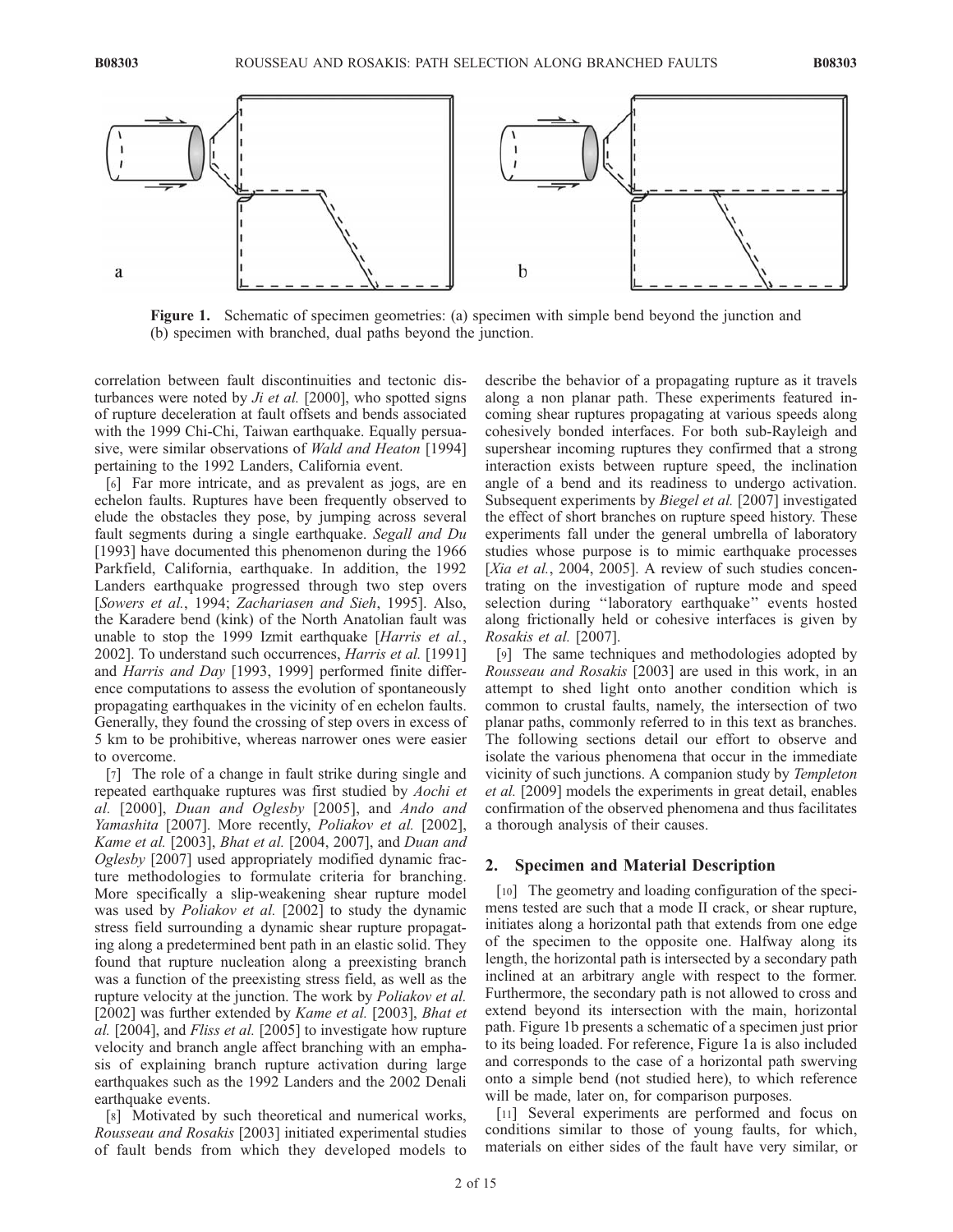identical elastic properties. The work first concentrates on conditions where the initial (prior to bends or branches) rupture velocity approaches the Rayleigh wave speed  $(c_R)$  of the material. Indeed field observations seem to confine the rupture velocities of most earthquakes to the range between  $0.76c_R$  and  $0.98c_R$  [*Kanamori*, 1994]. However, recent reports have also surfaced indicating that the behavior of certain earthquakes can be better explained, if the rupture velocity resided within the supershear range. Such examples include the 1979 Imperial Valley [Archuleta, 1984; Spudich and Cranswick, 1984], 1991 Izmit [Bouchon et al., 2000, 2001], 2001 Kunlun [Bouchon and Vallée, 2003; Robinson et al., 2006; Vallée et al., 2008], and 2002 Denali [Ellsworth et al., 2004; Dunham and Archuleta, 2004; Aagaard and Heaton, 2004; Bouchon and Karabulut, 2008] earthquakes. Consequently, experiments were also undertaken with initial rupture velocities confined to the range between the shear wave speed, or S wave  $(c_s)$ , and the longitudinal wave speed, or  $P$  wave  $(c_l)$  of the material. For that reason, the optical method of photoelasticity is chosen as a measurement tool because of its exceptional ability to display the shear shock waves, which are essential features of supershear  $(c_s < v < c_l)$  crack growth [Rosakis et al., 1999; Rosakis, 2002; Rosakis et al., 2007].

[12] The experiments are recorded using high-speed photography. The specimens are illuminated by the 100 mm beam of an argon-ion laser, with wavelength  $\lambda$  = 514.5 nm. The specimens were made of Homalite-100, a polymer which, at room temperature, exhibits both very brittle and linear elastic characteristics. Homalite-100 was used primarily because of its high birefringence, corresponding to a fringe constant of 22.6 KN/m for the green light of the argon-ion laser. Other relevant dynamic material properties include: Young's modulus,  $E = 5.2$  GPa, shear modulus,  $\mu = 1.9$  GPa, Poisson's ratio,  $\nu = 0.34$ , and density,  $\rho = 1230 \text{ Kg/m}^3$ . Longitudinal wave speed  $(c_l =$ 2295 m/s), shear wave speed ( $c_s$  = 1310 m/s), and Rayleigh wave speed ( $c_R = 1205$  m/s) were determined directly by impacting a specimen, and monitoring the progression of the compressive stress wavefronts through a photoelastic setup. The material properties and wave speeds indicated correspond to strain rates in excess of  $10^3$  s<sup>-1</sup> .

[13] Once assembled, all the specimens were 4.76 mm thick, 178 mm high, and 197 mm long. The narrowness of the specimens, relative to other spatial dimensions, ensures the prevalence of two dimensional, generalized plane stress conditions. Fault lines were simulated by establishing weakened preferential paths through the specimens. First a horizontal path was machined starting from the left edge of the specimen, over a distance of 76 mm. The specimen was then repositioned such as to generate a new path that continued from and was inclined with respect to the previously generated horizontal path. Machining of the incline proceeded until the closest edge of the specimen was reached. The various sections of the specimen were then bonded with a polyester resin solution designed to ensure weaker interfacial fracture properties with respect to the bulk material. The weaker adhesive joint has the effect of trapping the moving crack to the prescribed interface, compelling it to retain its originally imposed mode II state. The elastic properties and density of the polyester resin mixture were very similar to those of the bulk Homalite,

except for lower strength and fracture toughness. Mechanical testing of the polyester resin shows the latter two properties to both vary between 30% and 60% of those of Homalite, respectively. The tensile strength of bulk Homalite is 35 MPa, its shear strength, 40 MPa, and its fracture toughness is, 1.6 MPa $\sqrt{m}$ .

[14] The resulting specimen was not monolithic, but can be considered to be constitutively homogeneous. Indeed, the existence of a path of lower fracture toughness makes these specimens fracturewise inhomogeneous but does not, in any sense, affect their continuum mechanics description. This is also the condition that prevails across young earthquake faults, which are essentially preferential paths of lower toughness relative to the Earth's crust that trap ruptures, compelling them to proceed only along their prescribed routes [Rosakis, 2002].

[15] At the left edge of the material, along the lower side of the interface, a 13 mm long and 1 mm wide starter notch was also machined. A generous radius was placed at its end, as seen in Figure 1, to avoid stress concentrations that might result in superfluous and unwanted crack propagations into the material, with potential for corrupting the experimental results. The purpose of the notch was to prevent the immediate transmission of the incoming impact stress waves (applied at the top) to the bottom half. This in turn guaranteed a relatively flawless mode II initiation loading of the notch tip without disturbances from potential notch face contact.

[16] Finally, the bend location with respect to the left edge of the plate allowed the incoming crack to establish a steady state velocity before reaching the bend site, thereby ensuring uniform conditions at the intersection of the various paths. Also, the location of the bend or the branch was equally remote from the right edge. The specimens were thus designed such that reflected longitudinal waves returning from that edge would not reach the location of the bend until the crack would have moved through the major portion of the horizontal or alternate paths, well beyond the experimental field of observation.

[17] In the sub-Rayleigh regime specimens with secondary faults at angles,  $\alpha$ , of  $-10^{\circ}$ ,  $-35^{\circ}$ ,  $-56^{\circ}$ , and  $-80^{\circ}$ , on the extensional side, and angles  $\alpha$ , of 10°, and 35°, on the compressional side, were successfully tested. In the supershear regime, successful experiments were undertaken for secondary incline angles,  $\alpha = -10^{\circ}, -35^{\circ}, -45^{\circ}, -56^{\circ}$ ,  $-80^{\circ}$ , and  $-100^{\circ}$ , on the extensional side, and  $\alpha = 10^{\circ}$ , 35°,  $45^\circ$ ,  $56^\circ$ , and  $80^\circ$  on the compressional side. Note that the relative scarcity of experiments in the sub-Rayleigh regime compared to the supershear one is a consequence of the difficulty of experimentally obtaining mode II ruptures running at velocities below  $c_R$ . This is to be expected in light of the slip-weakening theoretical predictions of Burridge et al. [1979] and the velocity-weakening predictions of Samudrala et al. [2002] and Rosakis [2002], who have determined that region to be highly unstable. A schematic of the loading mechanism is also displayed in Figure 1.

#### 3. Experimental Apparatus

[18] A detailed schematic illustration of the experimental apparatus is shown in Figure 2. The drawing contains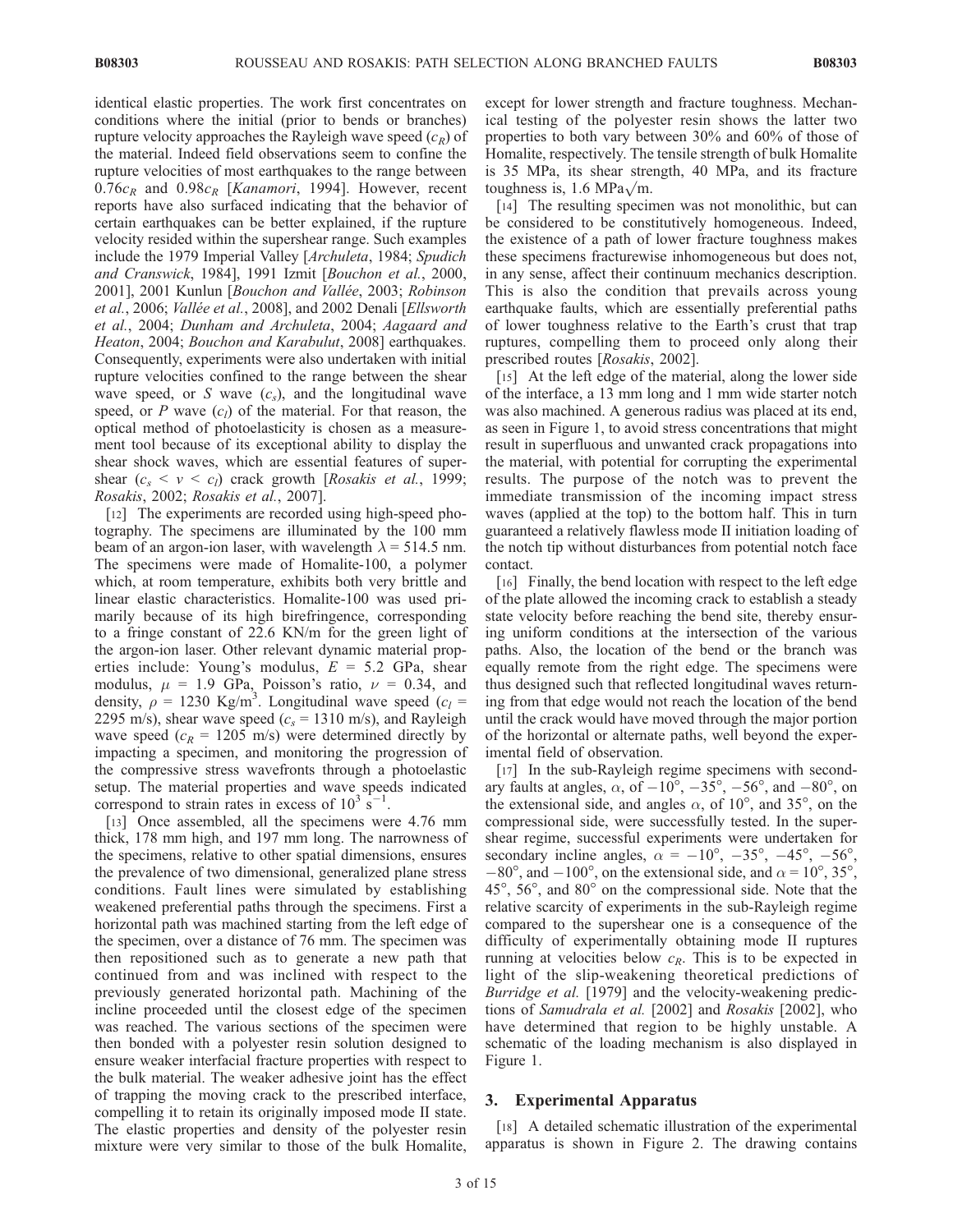

Figure 2. The dynamic photoelastic setup showing a specimen placed within two circular polariscopes and being subjected to impact shear loading by a projectile fired from a high-speed gas gun. The resulting isochromatic fringe patterns are recorded by high-speed photography.

essential elements of the dynamic photoelastic setup. It consists of a steady 100 mm diameter collimated beam generated by an argon-ion continuous laser that traverses a circular polarizer, the specimen, and a second circular polarizer, or analyzer. Disturbances to the coherent beam due to the optical anisotropy of the specimen, as a result of its being stressed, are collected by a 1000 mm lens and directed to the iris of a digital high-speed Cordin camera capable of recording 16 sequential images up to a rate of 100 million frames per second. The high optical sampling rate of the data provides the necessary resolution for measurement of crack velocities within both speed regimes. As the specimen is viewed through the analyzer, isochromatic fringes appear, assuming shades of dark and light (see Figure 3) that can be directly related to the stress level at any point in the specimen. The locations where light is fully revealed (white) correlate to  $1/2$  fringe orders ( $N = 1/2$ ,  $1 - 1/2$ ,  $2 - 1/2$ , ...), whereas those where light is fully extinguished (black) indicate integer values of N, (0, 1, 2, ...), or full fringe orders. Thus, the magnitude of maximum in-plane shear stresses in the material is given by the following relation [Dally and Riley, 1991]:

$$
\sigma_1 - \sigma_2 = \frac{F_{\sigma}}{h} N. \tag{1}
$$

In the equation,  $F_{\sigma}$  is the material fringe constant (22.6 kN/m),  $h$  is the material thickness (4.76 mm),  $N$  is the fringe order, and  $\sigma_1$  and  $\sigma_2$  are the in-plane principal stresses.

[19] Impact of a steel buffer, bonded to the top half of the specimen, generated compressive stress loading waves that are later transmitted into the bulk material as planar waves. The impacting cylindrical projectile was made of hardened steel, with dimensions of 76 mm in length, and 51 mm in diameter. An air pressurized gas gun provided the necessary energy to propel the projectile at speeds ranging from 8 m/s to 40 m/s, depending on the pressure in the barrel. The planar compressive wavefront generated in the material loaded the notch tip and generated an interfacial shear crack. A strain gauge attached to the steel buffer, upon being impacted, triggers the camera to begin recording the event.

# 4. Experimental Observations: Fringe Progression

[20] The specimens and loading apparatus were designed such as to initiate an interfacial shear crack or rupture,



Figure 3. Isochromatic fringe pattern surrounding a mode II crack propagating at supershear speed along a weak plane in Homalite-100. Upon reaching the junction with the extension of the horizontal path and  $a - 10^{\circ}$  incline, the crack elects to continue propagating along the horizontal path. Times after impact are 70  $\mu$ s, 78  $\mu$ s, 84  $\mu$ s, and 90  $\mu$ s. Arrows indicate location of rupture tip.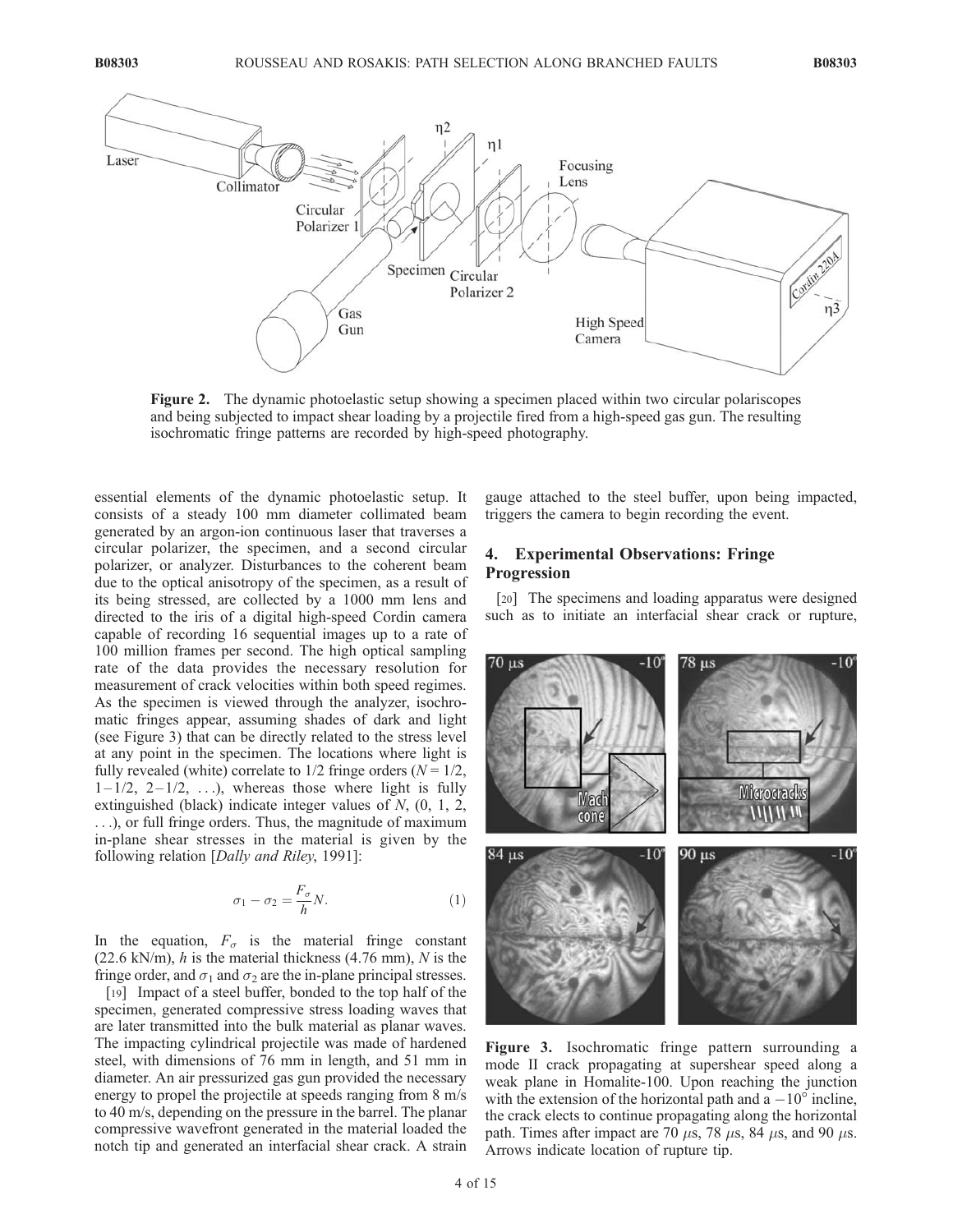

Figure 4. Isochromatic fringe pattern around a mode II crack propagating at supershear speed along a weak plane in Homalite-100. Upon reaching the junction with the extension of the horizontal path and a  $-35^\circ$  incline, the crack elects to continue propagating along the inclined path. Times after impact are 70  $\mu$ s, 78  $\mu$ s, 84  $\mu$ s, and 96  $\mu$ s. Arrows indicate location of rupture tip.

propagating along the weak paths provided, starting at the preexisting notch, shortly after impact (see Figure 1). The impacting steel projectile was released from the gas gun at the constant and repeatable speeds of 20 m/s and 30 m/s, for the sub-Rayleigh and supershear cases, respectively. Within each regime, this ensured relatively consistent levels of crack tip velocity between specimens, as the bends or branched junctions were being approached by the advancing rupture. A coordinate system  $(x, y)$  is defined at the tip of the preexisting notch. Along the initial crack path, let a moving coordinate system  $(\eta_1, \eta_2)$  be present and follow the advancing rupture. The moving coordinate system is thus

related to the stationary one as  $\eta_1 = x - \int_a^t v(t')dt'$ , and  $\eta_2 = y$ .

0 Also, angular conventions are such that positive angles are defined counterclockwise with respect to the direction of crack motion, whereas negative angles are in the clockwise direction. All images taken were centered at the starting location of the branch, with a field of view having a diameter of 100 mm (see Figure 3). Two small circular black dots located on either side of the initial crack path can be observed at the location corresponding to the beginning of the secondary path, and were used for reference and scaling.

[21] A sequence of four interferograms is first shown in Figure 3. It depicts a case where the horizontal path is accompanied by a secondary path oriented downward, at an angle  $\alpha = -10^{\circ}$  (extensional side). In each frame, an arrow points to the instantaneous location of the rupture tip. The first frame is recorded at time  $t = 70 \mu s$  following impact of the specimen by the projectile. On the right side of the

image, the initial, impact-induced compressive waves are seen propagating to the right, though exhibiting a slight downward tilt. These waves preload the specimen, establishing a stress field wherein a relatively large, compressive component,  $\sigma_{xx}$ , exists along the main path, while a much smaller compressive stress,  $\sigma_{vv}$ , provides a very modest aid to the bonded interface.

[22] On the left side of the image, there exists a triangular wedge that defines a discontinuity in the fringe pattern. It is a Mach cone, which confirms the supershear nature of the rupture with respect of the shear or  $S$  wave,  $c_s$ . The Mach cone also serves in determining the rupture velocity, which is defined as  $v = c_s / \sin (\psi)$ ,  $\psi$  being the angle either line of discontinuity of the Mach cone forms with the direction of crack motion. Both edges of the cone, as well as the outgoing compressive fringes, come together at a visible stress concentration point corresponding to the rupture tip. In the present frame, the latter is located slightly before the intersection of the two paths.

[23] Also present in the frame are opening microcracks, prominently emphasized in the insert, developing in real time below the rupturing interface. They are elongated further in the subsequent frames where they become more prominent. These secondary tensile cracks were observed in all the experiments conducted. An analysis describing the mechanism guiding their formation is given by Samudrala et al. [2002] and their possible connection to pseudotachylite injection veins observed in exhumed faults was discussed by Rosakis [2002]. In Figure 3, however, they experience a premature demise shortly after initiation, very near the interface, thus disallowing formation of the large shadow spots usually associated with their mode I crack tips.

[24] The progress of the rupture at 78  $\mu$ s, then 84  $\mu$ s is more difficult to interpret, as the dark spot, or caustics, corresponding to the rupture tip stress concentration seems to encompass both paths. It must be noted that these caustics are also representative of regions where the resolution of the experimental method is being taxed by extreme levels of specimen deformation that cannot be interpreted numerically. In this present case, mere caustics, and not rupture is being tracked, as postmortem examination of four specimens with this identical configuration all confirmed the bent interface to still be firmly bonded and seemingly unaffected by the incoming rupture. This is also corroborated by observation of the microcracks, which continue growing along the extension of the horizontal path while being absent from the inclined path. Finally, the last frame recorded at 90  $\mu$ s shows more clearly that the rupture is indeed confined to the upper, main fault. In the last three images, the progression of the rupture is always accompanied by Mach cones that have angles of similar magnitudes to that of the mach cone preceding the central branching location. Therefore, the rupture continues along a straight line and seems to proceed unaltered beyond the branch.

[25] Figure 4 is representative of an entirely different type of behavior. In this case, also featuring dual paths beyond the junction, the secondary fault is inclined  $-35^{\circ}$  downward, toward the extensional side of the specimen. At 70  $\mu$ s, the rupture has not yet arrived at the intersection of the three weakened paths provided. The image displays the usual characteristics, i.e., the Mach cone traveling away from the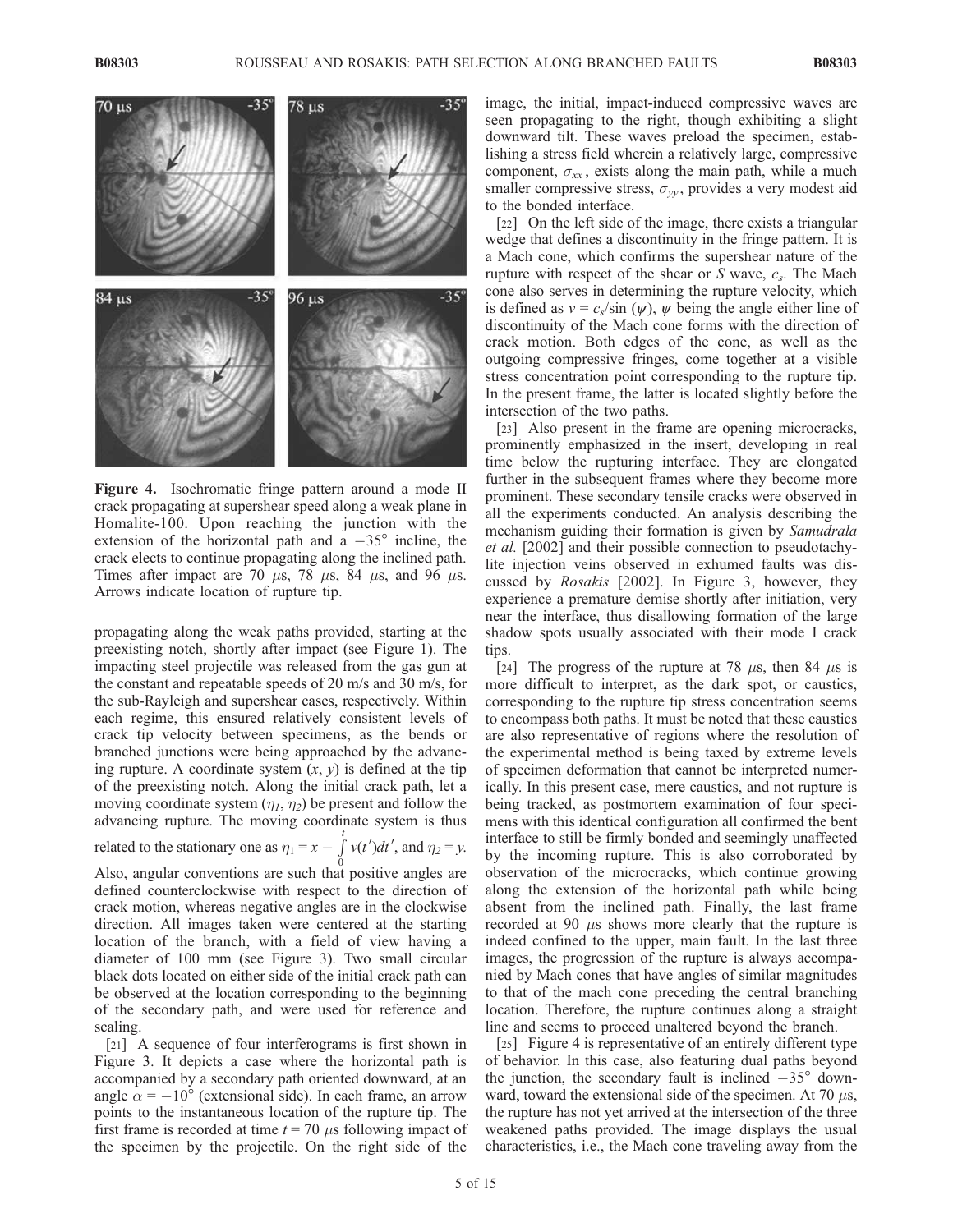

Figure 5. Isochromatic fringe pattern around a mode II crack propagating at supershear speed along a weak plane in Homalite-100. Beyond the junction with the extension of the horizontal path and a  $-80^\circ$  incline, the crack simultaneously propagates along both paths. Times after impact are 70  $\mu$ s, 78  $\mu$ s, 84  $\mu$ s, and 90  $\mu$ s. Arrows indicate location of rupture tip.

impact point while attached to the rupture tip, and to the right of the image, the slightly downward slanted compression stress waves. At 78  $\mu$ s, the rupture has just overshot the junction and is preparing its journey downward along the incline. At this point, the Mach cone seems to dissociate from the incoming rupture tip, and keeps moving along the horizontal direction, although the rupture has now clearly turned onto the incline. This and subsequent tests of identical configuration could not clearly point to any attempt of the rupture at engaging onto the horizontal interface beyond the intersection point. At 84  $\mu$ s following impact, the rupture is well on its way along the secondary path, whereas it becomes clear that any previous possible attempt at horizontal crack propagation has long been abandoned. Also, regeneration of a Mach cone along the incline can be observed, featuring a wider Mach cone angle, a sign of rupture deceleration. Finally, the sequence is completed at 96  $\mu$ s with the rupture nearly exiting the field of view. Note the presence of secondary tensile microcracks along the main path, prior to its intersection with the bent path, and also along the entire length of the incline. Beyond the intersection point, the horizontal path still retains its virgin state, showing neither deformation, discontinuity, stress concentration, nor associated secondary tensile crack growth.

[26] The following case includes an incline angle of  $\alpha$  =  $-80^\circ$ , shown in Figure 5. It is representative of the behavior of all cases that include inclined paths located on the extensional side, along an angle of large magnitude. Two sets of arrows are shown in each image, with the solid one indicating the position of the rupture along the horizontal path, and the broken arrow indicating the crack location

along the incline. At 70  $\mu$ s, it is evident that following the intersection point, both the horizontal and the inclined paths were triggered. Beyond the junction, the Mach cone is again present, carrying on apparently undisturbed from its state preceding the junction. It is attached to the tip of the rupture that is propagating along the horizontal line. It is noticeable also that the rupture tip lying along the horizontal path is at least twice farther removed from the junction than its counterpart that is following the inclined path. The subsequent frames are shown at times 78, 84, and 90  $\mu$ s. The existence of the dual propagating path is consistent throughout all these frames, as is the delay experienced by the downward moving rupture when compared to the one moving horizontally. At every point in time, the Mach cone retains its connection to the horizontally moving rupture tip. Interestingly, in this case, the discontinuous edge of the Mach cone seems to be associated with the rupture traveling along the incline, as if driving it. However, this behavior cannot be asserted as being universal, since some other specimens tested with different angular inclinations and exhibiting features of a dual rupture do not always show an association between the Mach cone and the secondary rupture propagation. Finally, as the horizontal rupture prepares to exit the field of view in the last frame, the secondary rupture is still only halfway to reaching the equivalent point along its path, pointing to a deceleration factor nearing two in crack propagation between the two paths. Furthermore, beyond the junction, secondary tensile cracks are observed behind the rupture, below the interface of the main path, i.e., on the extensional side of the fault. Similar features are observed, again lagging the rupture, to



Figure 6. Isochromatic fringe pattern around a mode II crack propagating at supershear speed along a weak plane in Homalite-100. Beyond the junction with the extension of the horizontal path and a  $35^\circ$  incline, the crack simultaneously propagates along both paths. Times after impact are 60  $\mu$ s, 70  $\mu$ s, 74  $\mu$ s, and 81  $\mu$ s. Arrows indicate location of rupture tip.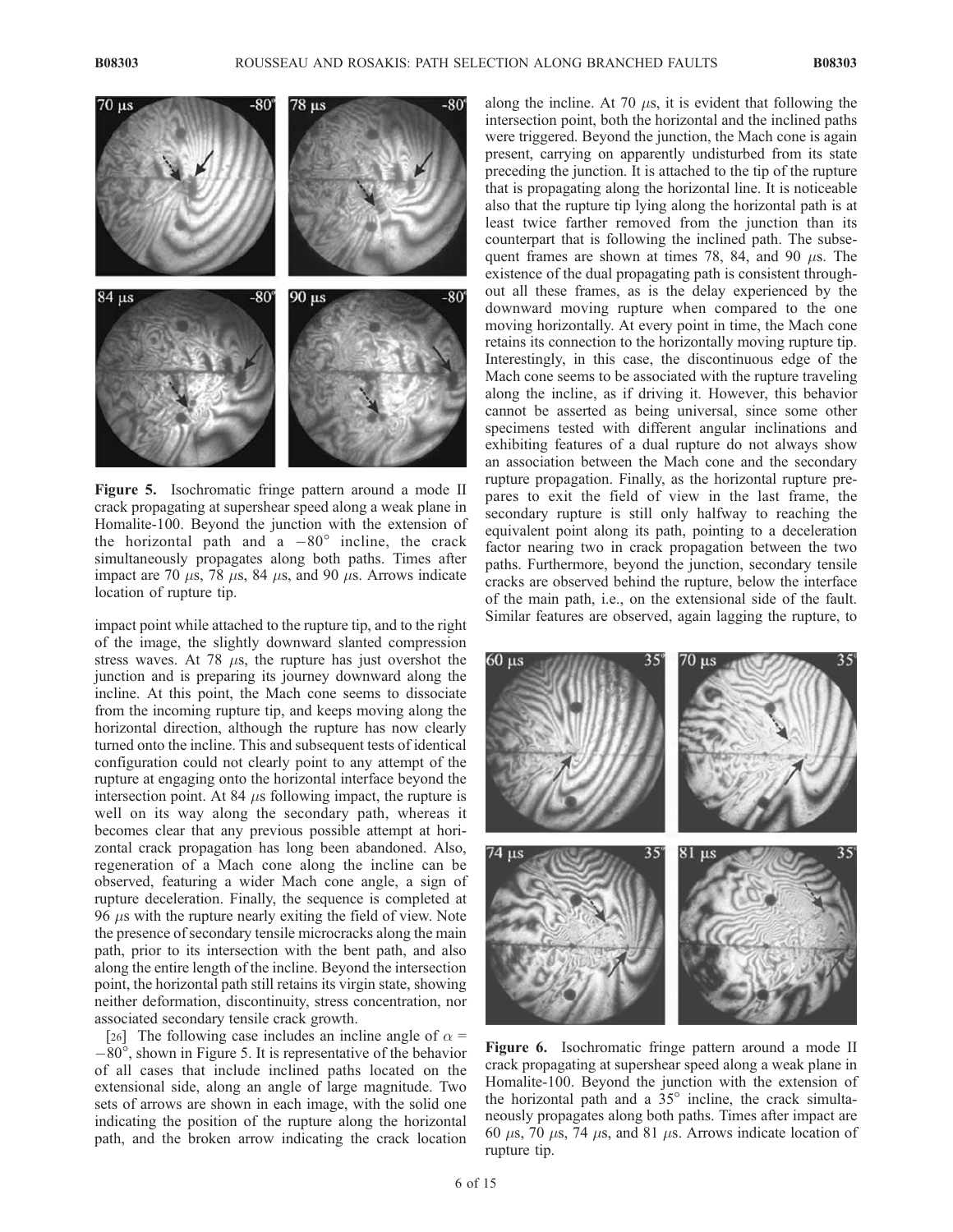

Figure 7. Speed history for a crack propagating in mode II along an extended weak plane, in the supershear regime, and encountering a secondary branch along its path. (a) A specimen having a secondary path inclined  $10^{\circ}$ ,  $56^{\circ}$ , and  $80^{\circ}$  toward its compressional side. (b) A specimen having a secondary path inclined  $35^\circ$  toward its compressional side. (c) An angular incline of  $45^\circ$ . The following inclines are toward the extensional side of the specimens: (d)  $-10^{\circ}$ , (e)  $-35^{\circ}$ , (f)  $-45^{\circ}$ , (g)  $-56^{\circ}$ , (h)  $-80^{\circ}$ , and (i)  $-100^{\circ}$ .

the right of the interface of the secondary path. The presence of secondary microcracks positioned to the right of the incline indicates this side to be the extensional side and hence a change in stress state along that path, leading to a switch from right lateral to left lateral slip.

[27] Figure 6 illustrates another significant case of dual propagation, this time with the incline situated on the compressional side of the main fault ( $\alpha = 35^{\circ}$ ). As before, the fringes display a steady, undisturbed evolution of the rupture along the horizontal path, beyond the junction. Unlike previous instances of dual rupture, advance along the incline, in the present case, not only remains supershear but also steadily accelerates. The presence of a Mach cone associated with that secondary supershear rupture is, however, very difficult if not at times impossible to visualize. This possibly arises from the fact that the secondary rupture is progressing within the shadow of the Mach cone associated with rupture motion along the main path. Figure 15 of Templeton et al. [2009] provides additional evidence of the existence of such a Mach cone intercepting the  $35^{\circ}$  path very close to the location of the secondary rupture tip.

Indeed its presence is also corroborated by the rupture velocity measurements presented in the following sections.

[28] The presentation of these four sets of experiments was aimed at highlighting four distinct types of recurring behaviors that were observed. These qualitative assessments, based on fringe formation, have also been consistently reproduced by the numerical analysis presented by Templeton et al. [2009]. They are hereby followed by a more quantitative evaluation featuring speed evolution of the rupture for the various cases examined.

### 5. Experimental Observations: Quantitative Assessment

[29] Attention will first be placed on shear ruptures that initially propagate in the supershear regime. The review of these results will proceed primarily on the basis of whether the rupture is capable of extending itself, along either the horizontal or the inclined faults, beyond the junction. In addition, detailed records of the rupture velocity along these various paths will be presented.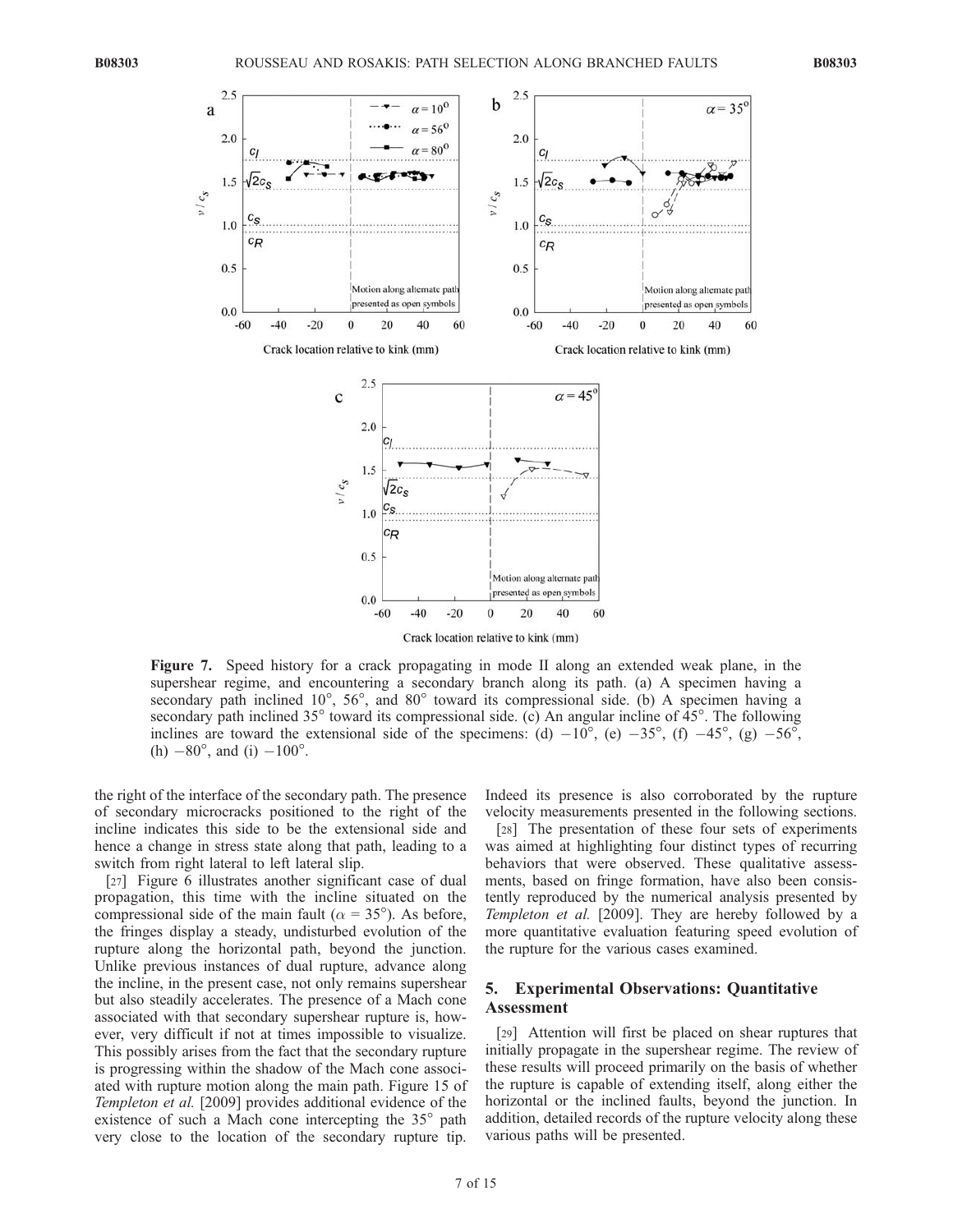

Figure 7. (continued)

#### 5.1. Supershear Cases

[30] The first records to be examined correspond to the set of frames shown in Figure 3, and though not the result of the same mechanism, are combined with those having similar outcomes. Indeed, for occurrences where the secondary paths are located on the compressional side of the

specimen (above the horizontal interface), and are either very shallow or have a large angular inclination, these secondary paths were bypassed, and the rupture proceeded solely along the extension of the horizontal, main path. This behavior is plotted in Figure 7a and is common to secondary incline angles  $\alpha = 10^{\circ}$ , 56°, and 80°. As already previewed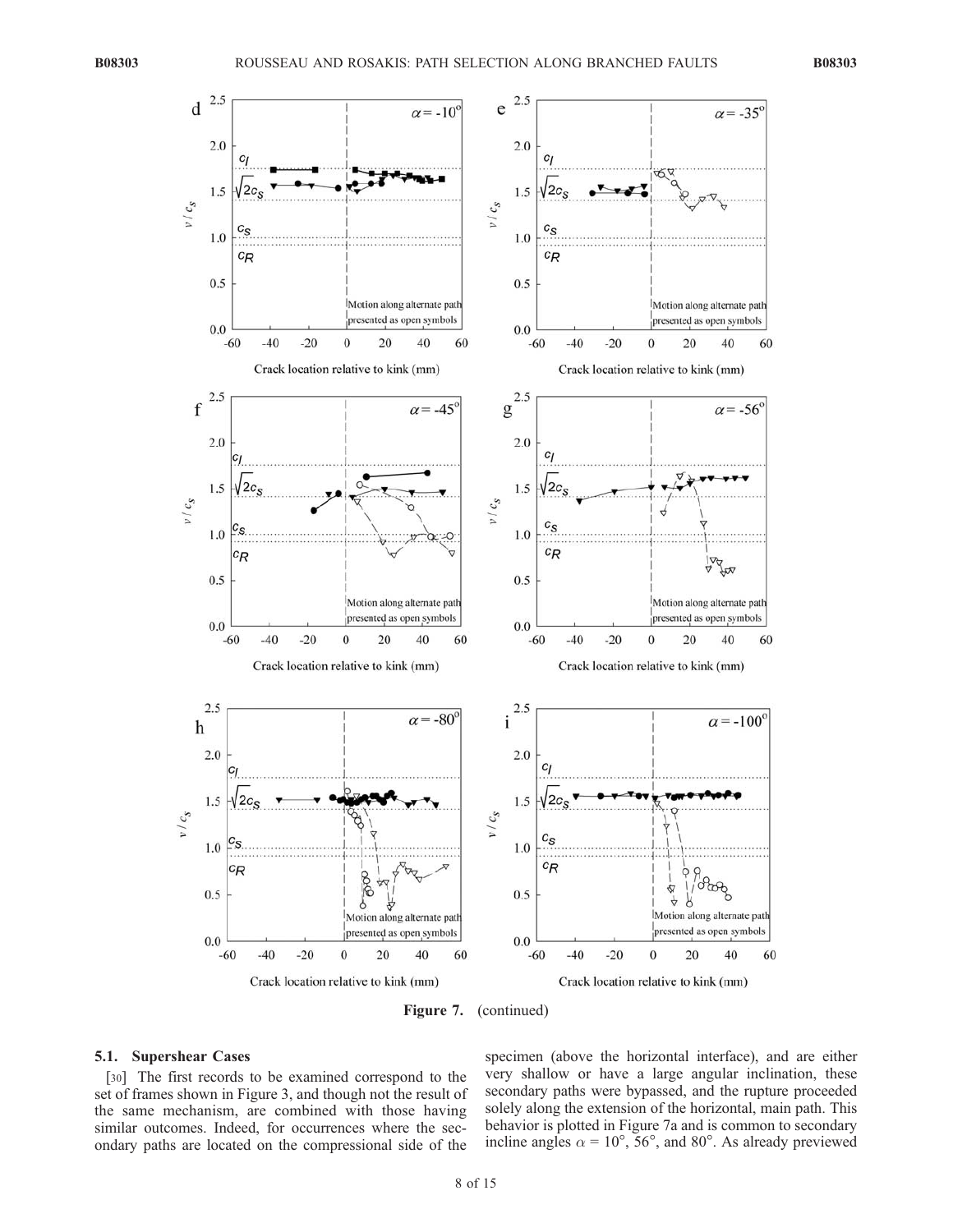

Figure 8. Speed history for a crack propagating in mode II along an extended weak plane, in the sub-Rayleigh regime, and encountering a secondary branch along its path. Specimens having a secondary path inclined (a) 10<sup>°</sup> and (b) 35<sup>°</sup> toward the compressional side. The following inclines are toward the extensional side of the specimens: (c)  $-10^{\circ}$ , (d)  $-35^{\circ}$ , (e)  $-56^{\circ}$ , (f)  $-80^{\circ}$ , and (g)  $-100^{\circ}$ .

in the interferogram records, the velocity record reveals that the rupture crosses over the junction without exhibiting any sign of having been disturbed and seemingly without having acquired knowledge of the existence of the incline. Indeed, the rupture velocity having reached steady state prior to the intersection retains the said level throughout the entire area of interest. However, as indicated earlier, different mechanisms are liable to influence the behaviors for low inclination angles, on the one hand, and large inclination angles, on the other hand. Here it must be noted parenthetically that even for cases where no extension beyond the junction is available to the horizontal path, (bend geometry) an incoming supershear rupture is unable to branch unto a provided weakened incline of  $\alpha$  > 50°, and displays strong hesitations for any incline angles above  $40^{\circ}$  [Rousseau and Rosakis, 2003].

[31] Figure 7b shows the velocity history for a specimen with the secondary path inclined  $35^{\circ}$  toward the compressional side of the specimen. Figure 7b features two different attempts conducted on identical specimens. From these, where near superimposition of the various data points is evident, and similar cases in Figures 7 and 8, ample validation of the repeatability of these experiments is provided. As before, the motion along the horizontal path suffers no hesitation arising from the presence of the bend. However, a rupture does initiate along the incline, but its velocity initially undergoes a sharp drop upon jumping onto the incline to a level nearing  $c_s$ . Nevertheless, it soon recovers, and eventually, reaches  $c_l$  in the last available frame. The trend is clearly upward, strongly suggesting the transcendence of that level at later times. This is a unique behavior since, for all other configurations consisting of dual paths beyond the junction, the rupture generally decelerates continuously after reaching the branch. The acquisition of the requisite energy for such a unique performance must be interpreted in the context of the stress field generated by the main rupture propagating along the horizontal path. Figure 6 provides a clue, since the inclined rupture growth appears to be sustained by the jump in shear

stresses associated with the Mach cone propagating along the main path. Indeed, in the presence of such a severe loading environment even higher rupture velocity levels, thus far not observed in nature, may nevertheless be in the realm of possibilities. It should be noted that the companion numerical analysis by *Templeton et al.* [2009] also reports secondary path rupture tips approaching or even exceeding the P wave speed of the material.

[32] The next case, illustrated in Figure 7c, represents the rupture velocity history, with a secondary path inclined 45 toward the compressional side of the specimen. Its behavior is very similar to that with the previous angular inclination, featuring an immediate deceleration, as the rupture jumps onto the incline, followed by a recovery to the stable [Rosakis, 2002] supershear speed of  $\sqrt{2c_s}$ . As discussed by Rosakis [2002, and references therein], both slip-weakening and velocity-weakening steady state models predict the existence of a stable supershear velocity range which starts at just above  $\sqrt{2c_s}$  (the exact value of its lower bound depending on interface strength) and ends at  $c_l$ . Simultaneously, the rupture continues along the extension of the horizontal path, at the same rate as that along the prejunction fault.

[33] The subsequent plots (Figures  $7d-7i$ ) focus on the cases of dual paths beyond the junction, with the secondary path inclined clockwise, toward the extensional side of the specimens. The case of a secondary incline at a shallow angle of  $-10^{\circ}$  offers no discernible variation from its counterpart having an upward bound secondary path. As seen in Figure 7d, for three separate tests conducted with identical specimens, the rupture velocity remains constant beyond the junction and moves past the secondary path as if it had been absent. Also, there is no optical evidence to indicate any initial attempt of the rupture at engaging unto the secondary path.

[34] As the incline angle increases to  $-35^\circ$ , three novel behaviors are detected. First, growth along the horizontal path comes to an abrupt end, as indicated by the solid symbols of Figure 7e. Second, rupture propagation does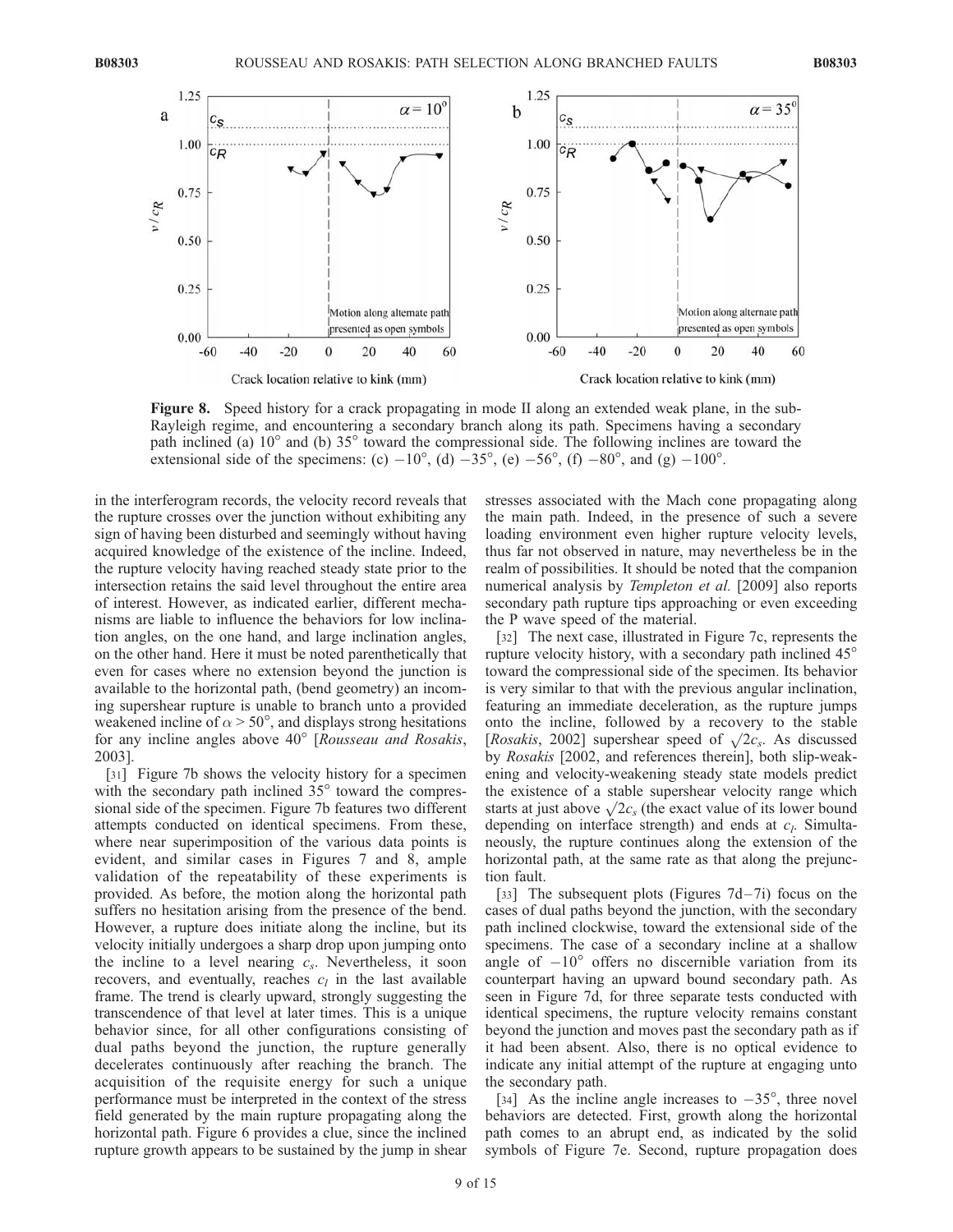

Figure 8. (continued)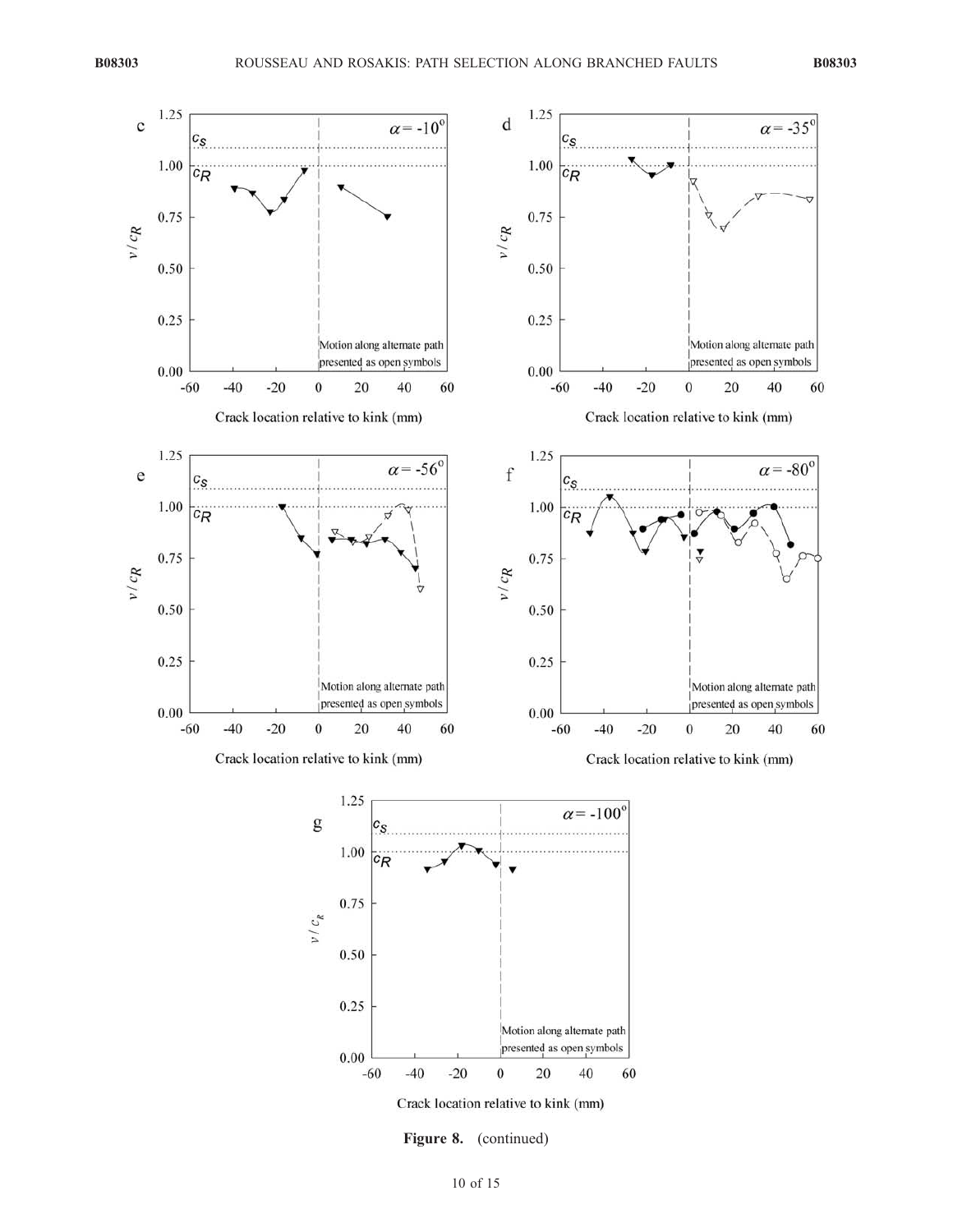resume its horizontal extension beyond the junction, but this time along the inclined path (seen as open symbols in Figure 7e). Third, there is a change in rupture velocity after the junction, as the crack instantly jumps to a value near  $c_l$ . A brief stay at that level is followed by deceleration, until the crack again finds a steady state platform at  $\sqrt{2} c_s$ .

[35] Figure 7f presents the experimental data for an incline angle of  $-45^\circ$ . It features simultaneous progressions along both paths, beyond the junction, wherein the velocity remains constant along the horizontal branch. A turn unto the incline at constant velocity relative to the prejunction level is followed by a monotonic and slow deceleration to  $c_R$ .

[36] The next case tested includes a secondary path inclined at an angle  $\alpha = -56^{\circ}$ , again accompanied by the continuation of horizontal propagation beyond the junction. Here again, along the main, horizontal interface, crack progression past the point common to all three paths remains unaltered (Figure 7g). The velocity history does not show any evidence of the rupture having encountered a crossroad. However, simultaneously, a crack is also initiated along the incline. In this case, an initial drop in crack velocity relative to the incoming rupture velocity is registered. A sudden acceleration, then a deceleration are observed, down to sub-Rayleigh levels, where the crack velocity lingers. There exists therefore a large gap in crack progression along the two paths. Indeed, features of the fringe records show the crack having reached the boundaries of the field of view when following the extension of the main path, while the crack moving along secondary path is but halfway in its evolution toward the circumference of the field of view.

[37] The behavior for the case of dual paths, with the secondary fault oriented  $-80^\circ$  toward the extensional side is similar to the previous one. Indeed, the incoming rupture triggers debonding of both possible routes. Again, motion along the extension of the main path seems to be unaltered. As seen in Figure 7h, crack velocity remains constant, and at the same level as that prior to the junction. Along the incline, rapid deceleration ensues, to a constant sub-Rayleigh level. The same pattern is repeated almost identically for the case of a secondary incline at  $\alpha = -100^{\circ}$  (Figure 7i). This last case is rather surprising, since intuitively it would seem difficult for the incoming rupture to provide enough energy to permit continued progress of the supershear rupture at a constant level, while simultaneously triggering a secondary path that essentially allows the rupture to take an abrupt turn toward the direction from which it came.

# 5.2. Sub-Rayleigh Cases

[38] Figures 8a and 8b show the results of experiments conducted, with the secondary fault located at angles of 10 and 35<sup>°</sup> toward the compressional side of the specimen. Both show continued progress along the extension of the horizontal fault, whereas the incline plane is not triggered. Also attempted, were cases that include angular inclination of 56° and 80°, for which unfortunately no optical record could be obtained. However, postmortem analysis of these specimens does indicate a behavior identical to that of the two previous specimens. It is noted also that the velocity record is not as smooth at those of the supershear cases partly because these were determined by visually locating

the crack tip (as opposed to using the more robust Mach cone angle, in the supershear cases), and also partly due to the instabilities inherent to the sub-Rayleigh regime. The discussions to follow refer to secondary path inclined downward, toward the extensional side of the specimens.

[39] Figure 8c displays the data for the shallow angle of  $-10^{\circ}$ . It is no different from the results obtained in the supershear case, where the progression of the rupture is limited solely to the horizontal path, seemingly unaware of the presence of the very shallow incline. For the larger angular inclination of  $-35^\circ$  (Figure 8d), the opposite does happen. As in the supershear case, the extension of the horizontal path is bypassed, and only the inclined fault is triggered. The continued progression within the secondary path is marked by a slight deceleration.

[40] In light of these results, it is noteworthy to cite the 1979 Imperial Valley earthquake rupture, which has been thought to have occurred at sub-Rayleigh speeds. The Imperial Valley fault is oriented roughly north-northwest, and is bisected by the Brawley fault which has a north-south bearing [Archuleta, 1984]. The angle between the two faults is thought to be nearly  $-34^{\circ}$ , with the latter positioned within the extensional side of the former. The strike-slip earthquake, having initiated along the Imperial Valley fault in a right lateral slip, veered onto the Brawley fault, again in a right lateral motion, completely circumventing the remainder of the Imperial Valley fault [Archuleta, 1984]. The detailed far-field conditions pertaining to this earthquake differ from those studied in the present experiments. However, it is very encouraging to observe a natural event exhibiting features very similar to an idealized laboratory experiment of similar fault geometry.

[41] For  $\alpha = -56^{\circ}$  (Figure 8e), dual progression along the two alternate planes is resumed. Whereas for the most part the velocity along the horizontal path remains constant, a slight acceleration is experienced along the incline, allowing the rupture to progress at a faster rate along it. The last of the series, Figure 8f, shows the velocity history corresponding to an inclination of the secondary path of  $-80^\circ$ , which features dual triggering with gradual deceleration along the incline. Finally, note that unlike the previously mentioned supershear case featuring a dual path with an incline of  $-100^{\circ}$ , and unlike a sub-Rayleigh case featuring only the single  $-100^{\circ}$ bend [see Rousseau and Rosakis, 2003], for which cases the inclines were always triggered, an experiment within the sub-Rayleigh range with dual paths and a  $-100^\circ$  incline could not provide the energy necessary to initiate a rupture along the incline (Figure 8g).

# 6. Experimental Observations: Discussions

[42] The propensity of the rupture to branch onto the secondary path is summarized in Table 1, where the relative speeds of the secondary ruptures are presented with respect to the speed of propagation of the main rupture, after the crossing of the junction. This is further expressed graphically in Figure 9, which shows the ratio of the rupture velocity along the incline, immediately following the junction, to the rupture velocity along the main horizontal path, immediately prior to the junction, for cases involving dual paths after the intersection point (open, inverted triangles). Thus, this represents the immediate response of the incline. Beyond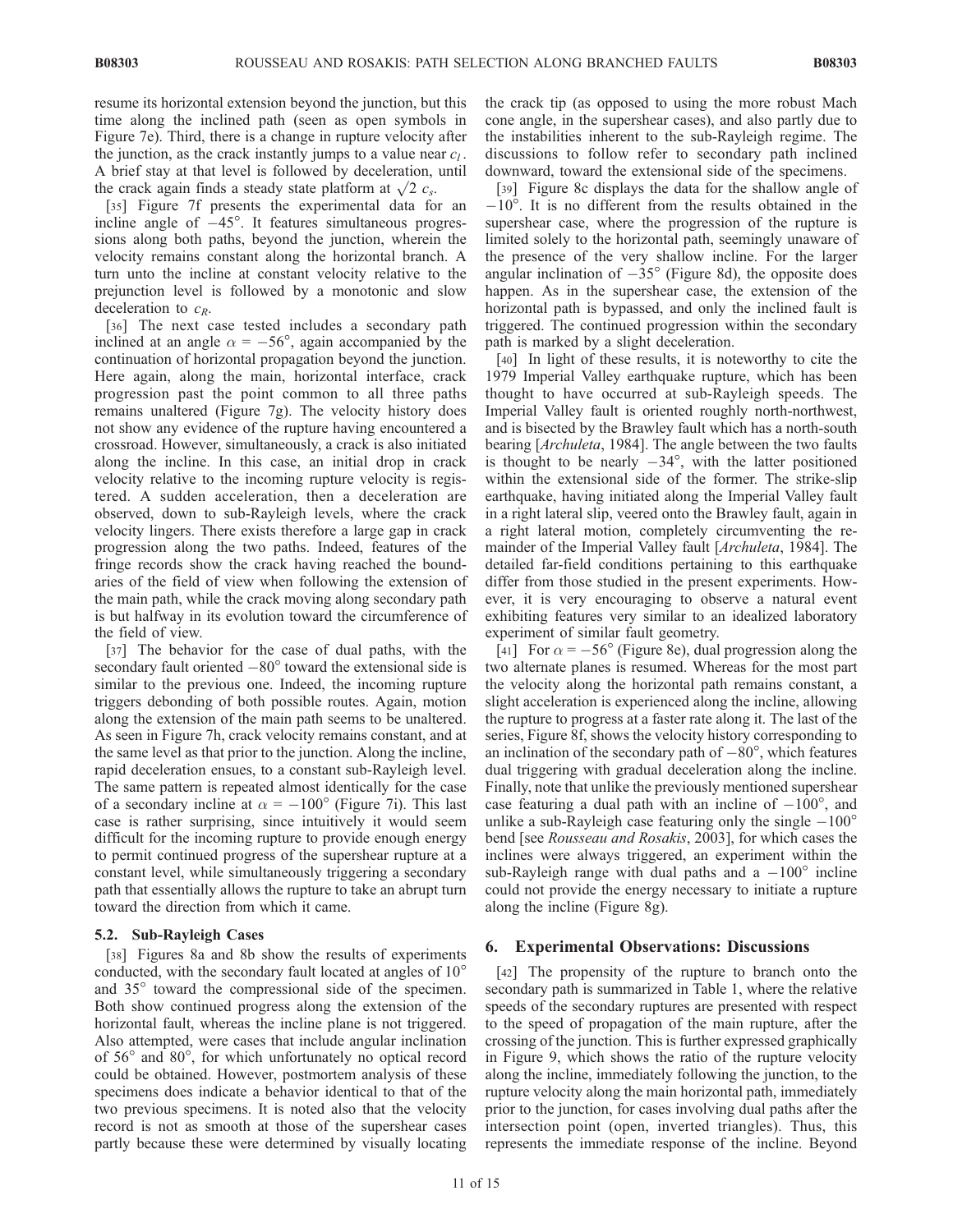Table 1. Relative Progression of the Ruptures Beyond the Junction of a Weak Plane With Branched Paths

| Angle  |              | $v_2/v_1$   |
|--------|--------------|-------------|
|        | Supershear   |             |
| $-100$ |              | 0.50        |
| $-80$  |              | 0.55        |
| $-56$  |              | 0.70        |
| $-45$  |              | 0.70        |
| $-35$  |              | $\rm N/A^a$ |
| $-10$  |              | 0.00        |
| 10     |              | 0.00        |
| 35     |              | 0.85        |
| 45     |              | 0.70        |
| 56     |              | 0.00        |
| 80     |              | 0.00        |
|        | Sub-Rayleigh |             |
| $-100$ |              | 0.00        |
| $-80$  |              | 0.90        |
| $-56$  |              | 1.05        |
| $-35$  |              | $N/A^a$     |
| $-10$  |              | 0.00        |
| 10     |              | 0.00        |
| 35     |              | 0.00        |
| 56     |              | 0.00        |
| 80     |              | 0.00        |

<sup>a</sup>Only secondary fault activated; extension of primary fault remaining intact.

this, several other factors (e.g., static far-field conditions) may come into play with time and alter the rupture velocity. The speed ratio, in the immediate vicinity of the bend, is presented for cases where the incline angle is situated both on the extensional and on the compressional side of the specimens. Superimposed onto the plot are results from previous experiments performed by Rousseau and Rosakis [2003]. In those earlier experiments, the weakened path provided to the incoming rupture consisted of a main path turning into a kink or bend, with no further extension of the horizontal path made available (solid crosses). Note that for the current experiments, the response of the horizontal extension is not shown since, upon that continued path being triggered, its immediate velocity remains constant at a value equal to that of the incoming rupture.

[43] For the case of a simple bend, the dependence between postjunction velocity and bend angle can be directly attributed to a combination of the asymptotic crack tip stress field and friction, as formulated by the Rousseau and Rosakis [2003]. The formulation is an adaptation of the one presented by Poliakov et al. [2002] to account for the possibility of face opening. It is clear, from Figure 9, that cases that include dual paths after the junction, do not adhere to the previously formulated criterion, especially for shallow incline angles which cannot undergo rupturing simultaneously with the horizontal path. Furthermore, for the supershear cases (Figure 9a), the maximum triggering response of the dual path experiments occurs at or near  $-35^\circ$ , and decreases with increasing magnitude of extensional angle. By contrast, cases consisting of a single bend were more responsive to the incoming shear crack with increasing extensional inclination. The dual path sub-Rayleigh cases (Figure 9b) distinguished themselves from their simple bend counterparts particularly when the incline is located on the compressional side of the specimen, for which cases, their triggering becomes impossible. Also, the extensional side response for the simple bend cases is nearly constant with angular inclination, whereas their dual path counterparts do exhibit some variations. For the dual path geometry, the main difference between the supershear and sub-Rayleigh results appears to be in the influence of the intersection of the shear shock waves, of the rupture propagating horizontally, on the stress state of the inclined plane. Here, and for certain angles of inclination, it is conceivable that the shear shock wave discontinuity line may trigger and drive a rupture along the inclined paths. This perhaps accounts for most of the differences between the experimental results reported for these sub-Rayleigh and the supershear cases, especially for bends located on the compressional side.

[44] An attempt at clarifying the long-term response of these inclined paths is presented in Figures 10a and 10b for supershear and sub-Rayleigh cases, respectively, in terms of the ratio of the average or mean rupture speed of a specimen, along the entire path under scrutiny, following and preceding the junction. On the extensional side, inverted trends between simple and dual paths appear to be the norm. Indeed, dual path cases exhibit a sharp drop in average velocity with increasing extensional angle, whereas apart from some



Figure 9. Crack speeds along fault bends of various inclinations for incoming (a) supershear and (b) sub-Rayleigh shear cracks in specimens with both single bends and dual branches. Crack speed along the secondary fault is normalized by the terminal crack speed of the primary plane.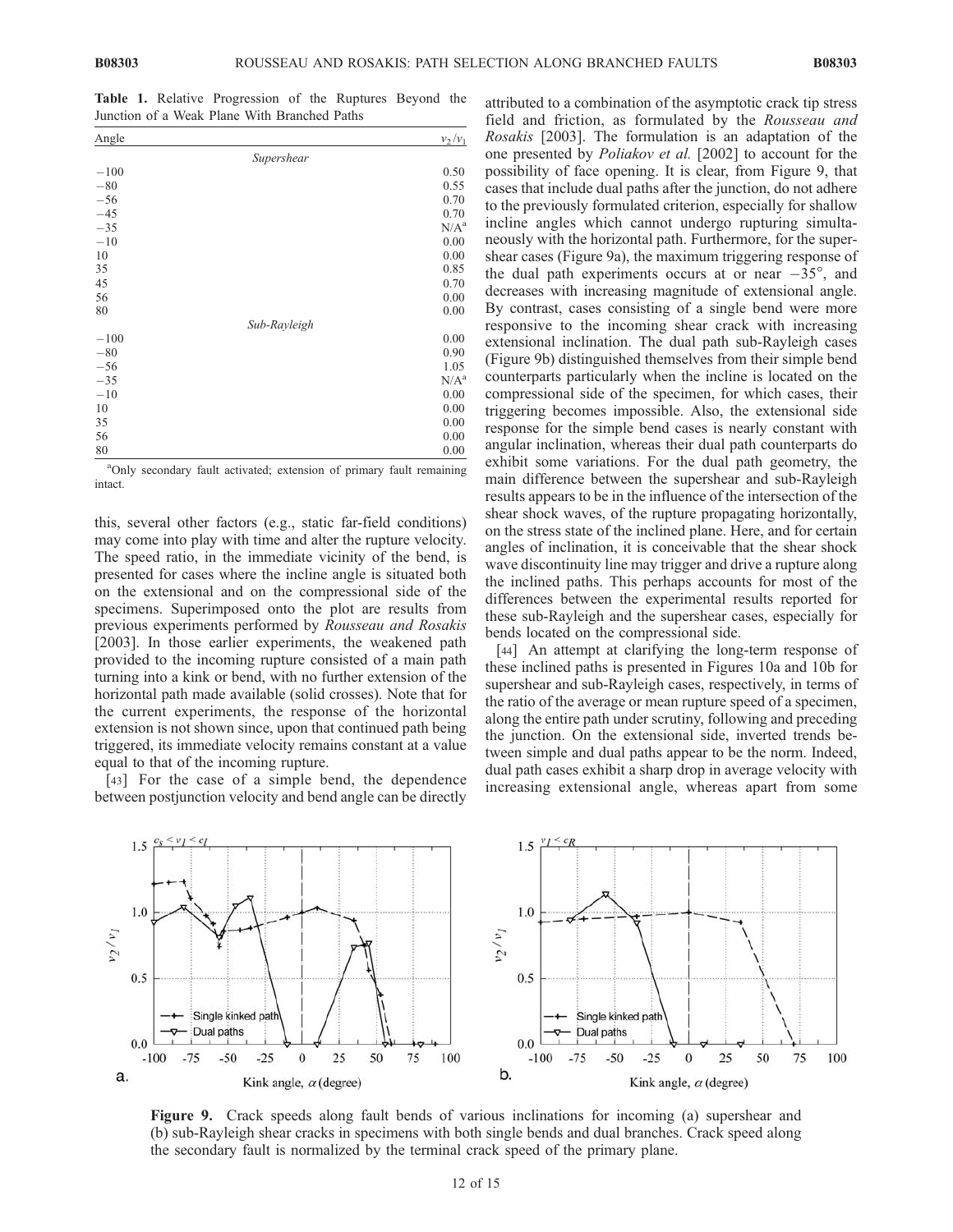

Figure 10. Average steady state crack speeds along fault bends of various inclinations for incoming (a) supershear and (b) sub-Rayleigh shear cracks in specimens with both single bends and dual branches. Steady state crack speed beyond the junction is normalized by the equivalent speed prior to the junction.

oscillations, the average velocities along the simple bends remain relatively constant with increasing inclination. In the sub-Rayleigh case, variations in behavior, due to the differences between the types of specimens, again appear to follow opposite extremes, with each type of specimen maintaining its systematic level of constant velocity.

## 7. Influence of the Impact-Generated Stress Field

[45] As the mode II rupture propagates along the path to which it is confined, it is also affected by existing stress fields, which are prevalent within the specimen [Poliakov et al., 2002; Bhat et al., 2004]. In the current case, these are generated by the indirect impact of the projectile against the edge of the specimen, through the metallic buffer, but are well established far before their arrival at the rupture. Since wave reflections from the specimen boundaries have not yet occurred at the time of kinking, this compressive prestate remains active and influences the kinking process. A compressive pulse is generated and propagates throughout the specimen. The appended metallic buffer being much stiffer than the Homalite specimen, the maximum intensity of the stress at the head of the compressive pulse can be approximated by

$$
\sigma_{xx} = \frac{E}{1 - \nu^2} \frac{V}{c_l} = \sigma_0 \tag{2}
$$

where  $c_l$  is the longitudinal wave speed, and E is the Young's modulus of the polymer, and  $V$  is the velocity of the impactor. Using the properties of Homalite-100 given in a previous section, the generated stress field are estimated to reach a maximum of  $\sigma_o$  = 79 MPa for the supershear case ( $V = 30$  m/s) and  $\sigma_{\rm o} = 54$  MPa for the subsonic case ( $V =$ 20 m/s).

[46] The same can also be verified independently from the photoelastic optical records (fringes), and equation (1). Using the necessary material properties and material constants, also provided in a previous section, result in  $\sigma_{o}$  = 71 MPa for the supershear case and  $\sigma_{o}$  = 49 MPa for the

subsonic case. Both results agree extremely well with the previous estimates.

[47] Observing the fringes of, say, Figure 3 (top left), one notes that the incoming compressive stresses are not vertical, but rather exhibit a slight downward slant while journeying in the direction of crack motion (to the right in Figure 3 (top left)). On the basis of the profile of these fringes just before the rupture tip, the direction of principal stresses can be determined. These are illustrated graphically in Figure 11, which shows the principal direction of the compressive stresses acting simultaneously on the main fault and on secondary faults of different inclinations to the horizontal at the time corresponding to the arrival of the



Figure 11. Schematic showing the principal directions of the impact-induced compressive stresses in the immediate neighborhood of a moving shear rupture as a function of fault inclination.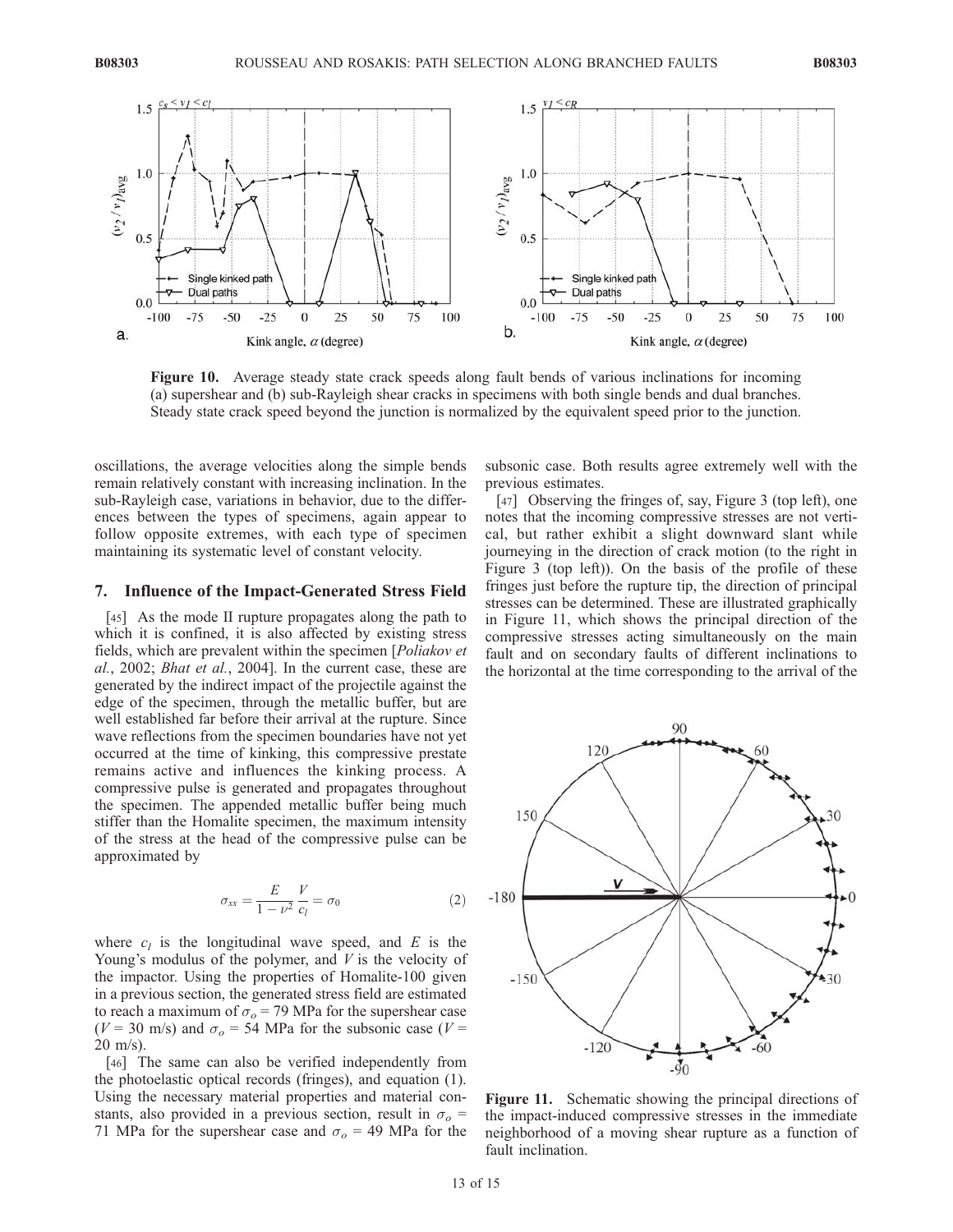

Figure 12. Compressive and shear stresses acting perpendicularly and parallel to a fault interface, respectively.

crack tip at the branch. This information is provided for angular orientations ranging from  $-100^{\circ}$  to  $100^{\circ}$ , and is valid for both supershear and sub-Rayleigh cases. These principal stresses are further resolved into compressive stresses perpendicular to a fault branch of arbitrary inclination, and shear stress in the direction of the said branch. These two stress components are plotted simultaneously in Figure 12. The stresses normalized by the maximum compressive stress,  $\sigma_{\alpha}$ , experienced by the specimen, such that for instance, a compressive stress value of unity, also corresponding to shear stress value of zero, near a fault inclination of  $90^\circ$ , does correspond to the principal stresses being oriented perpendicularly to that direction. It is particularly noticeable that the compressive stresses are predominantly high on the compressional side of the specimen, while barely registering a maximum of 20% of the value of the head of the compressive pulse, on the extensional side. This certainly establishes a discouraging environment for active rupture on the former side of the specimen, in comparison to the latter.

## 8. Concluding Remarks

[48] Earlier experiments conducted by Rousseau and Rosakis [2003] represent the initial attempt to reproduce in the laboratory conditions prevalent during earthquake ruptures in the presence of fault complexities. These featured an initially straight path later veering onto a single bend of arbitrary angular inclination. The conditions surrounding these earlier experiments were reproduced here, with the appendage of the additional complexity of dual branches, thereby giving the propagating fault the possibility of election between arrest, simultaneous continuation along both branches, or a choice between either one of the two available paths. Similarities and differences pertaining to the two respective types of specimens are highlighted. In

particular, as compared to the former, the branched specimens only featured secondary rupture propagation over a narrow range of angular inclination and has been numerically validated by Templeton et al. [2009]. Except for an inclination of  $-35^\circ$ , the secondary branches never interfered with continued propagation along the main, horizontal path. Also, various responses are noted between cases featuring sub-Rayleigh and supershear rupture propagation, with the latter being more prone to accommodate propagation than the former. Furthermore, for supershear cases, a noteworthy behavior manifests itself (both in experiments and numerical simulations by *Templeton et al.* [2009]) in the remarkable phenomenon of the discontinuity of the Mach cone attached to the main (horizontal) branch acting as a trigger and driving force to the propagation along an adjacent secondary surface, (e.g.,  $\alpha = +35^{\circ}$ ) driving it in certain cases toward the longitudinal wave speed of the material.

[49] **Acknowledgments.** The authors were supported by U.S. DOE grant DE-FG52-06NA 26209, NSF-EAR grant EAR-0711545, and ONR MURI grant N0014-06-1-0730. Many helpful discussions with James Rice, Renata Dmowska, Harsha Bhat, and Elizabeth Templeton of Harvard University are also acknowledged.

#### References

- Aagaard, B. T., and T. H. Heaton (2004), Near-source ground motions from simulations of sustained intersonic and supersonic fault ruptures, *Bull.* Seismol. Soc. Am., 94(6), 2064–2078, doi:10.1785/0120030249.
- Aki, K. (1979), Characterization of barriers on an earthquake fault, J. Geophys. Res., 84, 6140 – 6148, doi:10.1029/JB084iB11p06140.
- Ando, R., and T. Yamashita (2007), Effects of mesoscopic-scale fault structure on dynamic earthquake ruptures: Dynamic formation of geometrical complexity of earthquake faults, J. Geophys. Res., 112, B09303, doi:10.1029/2006JB004612.
- Aochi, H., E. Fukuyama, and M. Matsu'ura (2000), Spontaneous rupture propagation on a non-planar fault in 3-D elastic medium, Pure Appl. Geophys., 157(11-12), 2003-2027, doi:10.1007/PL00001072.
- Archuleta, R. J. (1984), A faulting model for the 1979 Imperial Valley earthquake, *J. Geophys. Res.*, 89, 4559-4585, doi:10.1029/ JB089iB06p04559.
- Barka, A. A., and K. Kadinsky-Cade (1988), Strike-slip fault geometry in Turkey and its influence on earthquake activity, Tectonics, 7, 663 – 684, doi:10.1029/TC007i003p00663.
- Bhat, H. S., R. Dmowska, J. R. Rice, and N. Kame (2004), Dynamic slip transfer from the Denali to Totschunda faults, Alaska: Testing theory for fault branching, Bull. Seismol. Soc. Am.,  $94(6B)$ ,  $S202-S213$ , doi:10.1785/0120040601.
- Bhat, H. S., M. Olives, R. Dmowska, and J. R. Rice (2007), Role of fault branches in earthquake rupture dynamics, J. Geophys. Res., 112, B11309, doi:10.1029/2007JB005027.
- Biegel, R. L., C. G. Sammis, and A. J. Rosakis (2007), Interaction of a dynamic rupture on a fault plane with short frictionless fault branches, Pure Appl. Geophys., 164(10), 1881 – 1904, doi:10.1007/s00024-007- 0251-2.
- Bouchon, M., and H. Karabulut (2008), The aftershock signature of supershear earthquakes, Science, 320(5881), 1323-1325, doi:10.1126/science. 1155030.
- Bouchon, M., and M. Vallée (2003), Observation of long supershear rupture during the magnitude 8.1 Kunlunshan earthquake, Science, 301(5634), 824 – 826, doi:10.1126/science.1086832.
- Bouchon, M., N. Toksöz, H. Karabulut, M. Bouin, M. Dietrich, M. Aktar, M. Edie, and A. Mustafa (2000), Seismic imaging of the 1999 Izmit (Turkey) rupture inferred from the near-fault recordings, Geophys. Res. Lett., 27(18), 3013-3016, doi:10.1029/2000GL011761.
- Bouchon, M., M. P. Bouin, H. Karabulut, M. N. Toksöz, M. Dietrich, and A. J. Rosakis (2001), How fast is rupture during an earthquake? New insights from the 1999 Turkey earthquakes, Geophys. Res. Lett., 28(14), 2723 – 2726, doi:10.1029/2001GL013112.
- Burridge, R., G. Conn, and L. B. Freund (1979), The stability of a rapid mode II crack with finite cohesive traction, J. Geophys. Res., 84(B5), 2210 – 2222, doi:10.1029/JB084iB05p02210.
- Dally, J. W., and W. F. Riley (1991), Experimental Stress Analysis, McGraw-Hill, New York.